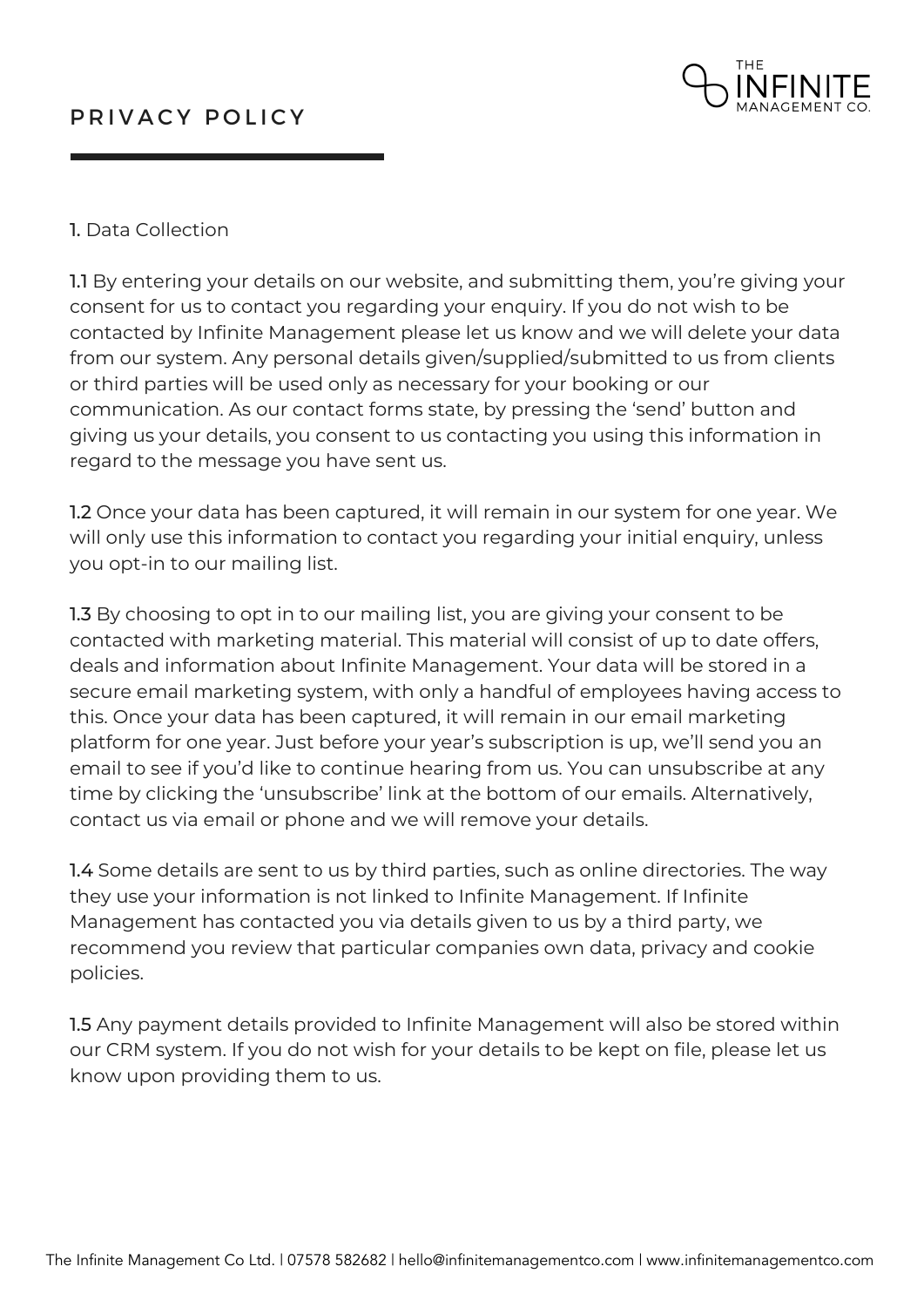## PRIVACY POLICY



#### 2. Privacy

2.1 We understand that your data and personal details are private, and we will never give them to any third parties without your consent. We do not sell or give away data to any third parties. You can choose to opt-in to emails from us regarding up to date offers and information, by subscribing on the contact page of this website.

#### 3. Cookies

3.1 This website uses cookies to better the users experience while visiting the website. Where applicable this website uses a cookie control system allowing the user on their first visit to the website to allow or disallow the use of cookies on their computer / device. This complies with recent legislation requirements for websites to obtain explicit consent from users before leaving behind or reading files such as cookies on a user's computer / device.

3.2 Cookies are small files saved to the user's computer's hard drive that track, save and store information about the user's interactions and usage of the website. This allows the website, through its server to provide the users with a tailored experience within this website.

3.3 Users are advised that if they wish to deny the use and saving of cookies from this website on to their computers hard drive they should take necessary steps within their web browsers security settings to block all cookies from this website and its external serving vendors.

3.4 This website uses tracking software to monitor visitors to better understand how they use it. This software is provided by Google Analytics which uses cookies to track visitor usage. The software will save a cookie to your computer's hard drive in order to track and monitor your engagement and usage of the website, but will not store, save or collect personal information. You can read Google's privacy policy here for further information [ http://www.google.com/privacy.html ]

3.5 Other cookies may be stored to your computer's hard drive by external vendors when this website uses referral programs, sponsored links or adverts. Such cookies are used for conversion and referral tracking and typically expire after 30 days, though some may take longer. No personal information is stored, saved or collected.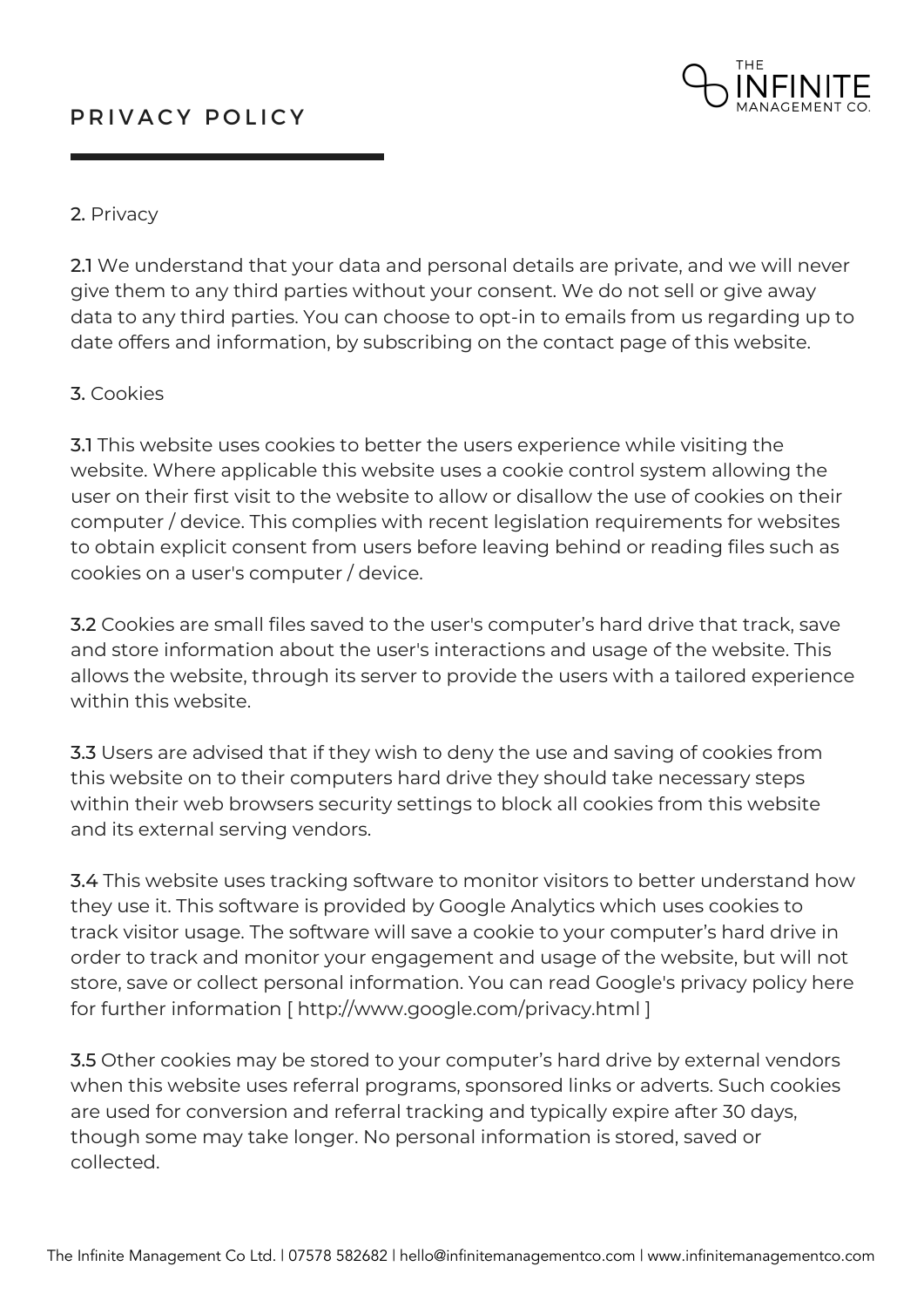# PRIVACY POLICY



### 4. External Links

4.1 Although this website only looks to include quality, safe and relevant external links, users are advised to adopt a policy of caution before clicking any external web links mentioned throughout this website. The owners of this website cannot guarantee or verify the contents of any externally linked website despite their best efforts. Users should therefore note, when clicking on external links, it's at their own risk and this website and its owners cannot be held liable for any damages or implications caused by visiting any external links mentioned.

4.2 This website may contain sponsored links and adverts. These will typically be served through our advertising partners, to whom may have detailed privacy policies relating directly to the adverts they serve. Clicking on any such adverts will send you to the advertiser's website through a referral program which may use cookies and will track the number of referrals sent from this website. This may include the use of cookies which may in turn be saved on your computer's hard drive. Users should therefore note they click on sponsored external links at their own risk and this website and its owners cannot be held liable for any damages or implications caused by visiting any external links mentioned.

#### 5. Social Media Platforms

5.1 Communication, engagement and actions taken through external social media platforms, that this website and its owners participate on, are custom to the terms and conditions as well as the privacy policies held with each social media platform respectively. Users are advised to use social media platforms wisely and communicate / engage upon them with due care and caution in regard to their own privacy and personal details. This website nor its owners will ever ask for personal or sensitive information through social media platforms and encourage users wishing to discuss sensitive details to contact them through primary communication channels such as by telephone or email.

5.2 This website may use social sharing buttons which help share web content directly from web pages to the social media platform in question. Users are advised before using such social sharing buttons that they do so at their own discretion and note that the social media platform may track and save your request to share a web page respectively through your social media platform account.